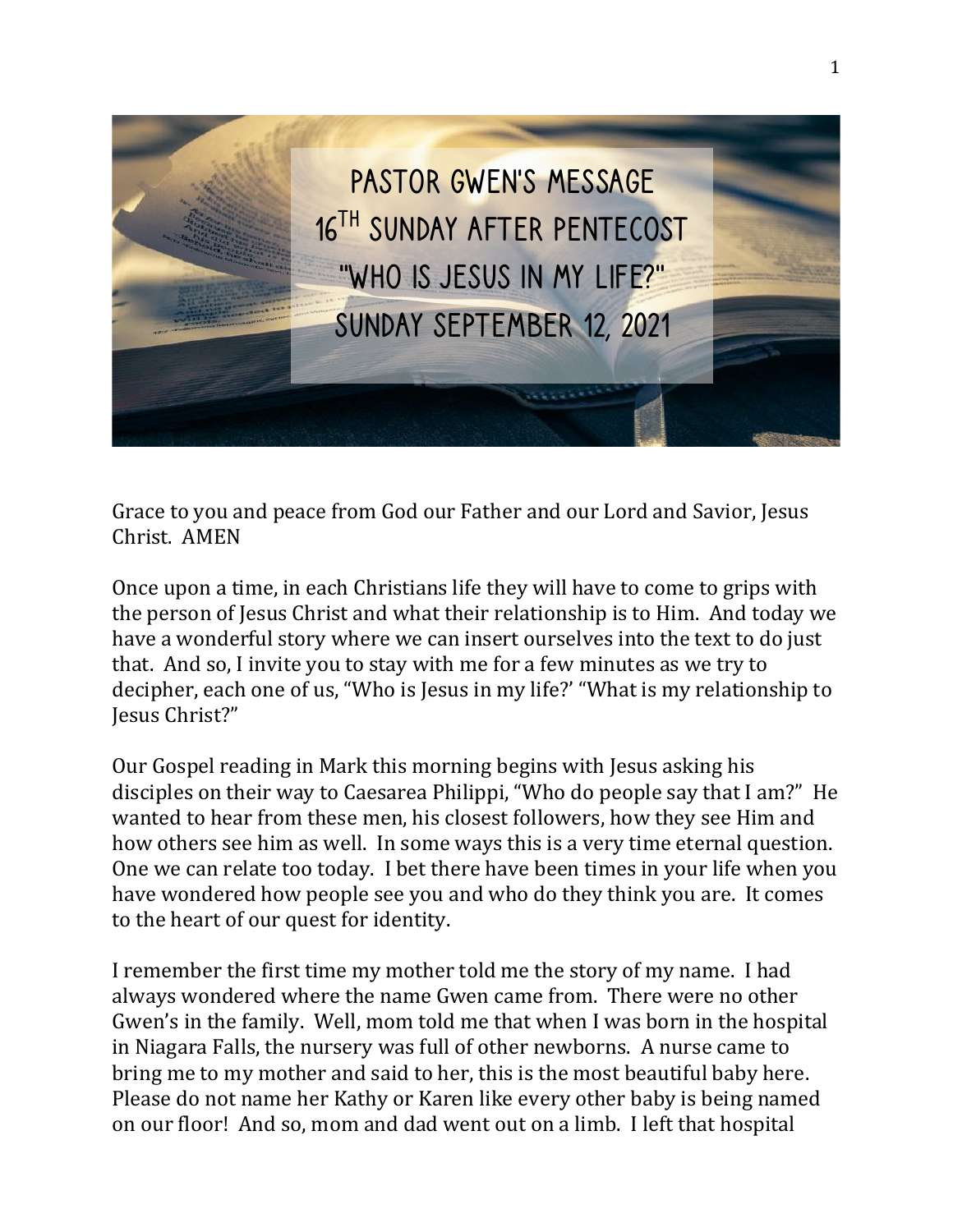Gwen Ellen Brown. Names are the most common way that we know each other. People need to know what to call you. Your name is more than a label, it reflects who you are, your identity. I wasn't Karen or Kathy, I was Gwen.

There are many songs that boast of women with names from Brandy, Mandy, Cecilia, Elanor Rigby or Lucy (guess I am dating myself remembering these). And then along came Johnny Cash with "A Boy named Sue". That name would surely shape any man's identity.

Names can shape us. A strong name can inspire respect. We sometimes go through life changing our name or at least dreaming about changing it. We called our son Frankie when he was young, but today at the ripe old age of 33, he is better known at work as just Frank. Billy is known as William and Jenny Lynn becomes Virginia in later years.

I remember pouring over baby name books when I was pregnant with our first child. There were meanings to all the names listed and I suppose a history of self-fulfilling prophecy that could shape a person. But my first born would be named after my favorite grandpa, Albert Lee and Rodney's dad, Henry. When she popped out a girl Lee Henry somehow did not seem quite right. We had to rethink that one. And so, we have Leigh Grace.

Well, in the story of Jesus birth, his name was not chosen by accident; not with the help of a nurse, or a baby book or a desire to continue a family name, but rather as Luke told us in Chapter 1, "And now you will conceive in your womb and bear a son, and you will name him Jesus." This directive was from God brought to Mary by the angle Gabriel.

From the moment of His birth in the stable in Bethlehem to His death on the cross to now, all people of faith revere the Holy name of Jesus. Paul writes in Philippians 2 one of my favorite passages. "So that at the name of Jesus every knee should bend, in heaven and on earth and under the earth, and every tongue should confess that Jesus Christ is Lord, to the Glory of God the Father."

Yes, the most common way that we know who people are is by their names. Another way people know who we are is by our relationships. Poor Rodney has had many titles in our 39 years of marriage: Gwen's husband, Pastor's spouse, Mr. Gwen, Frank and Leigh's dad and grandpa to Emmett. The Gospel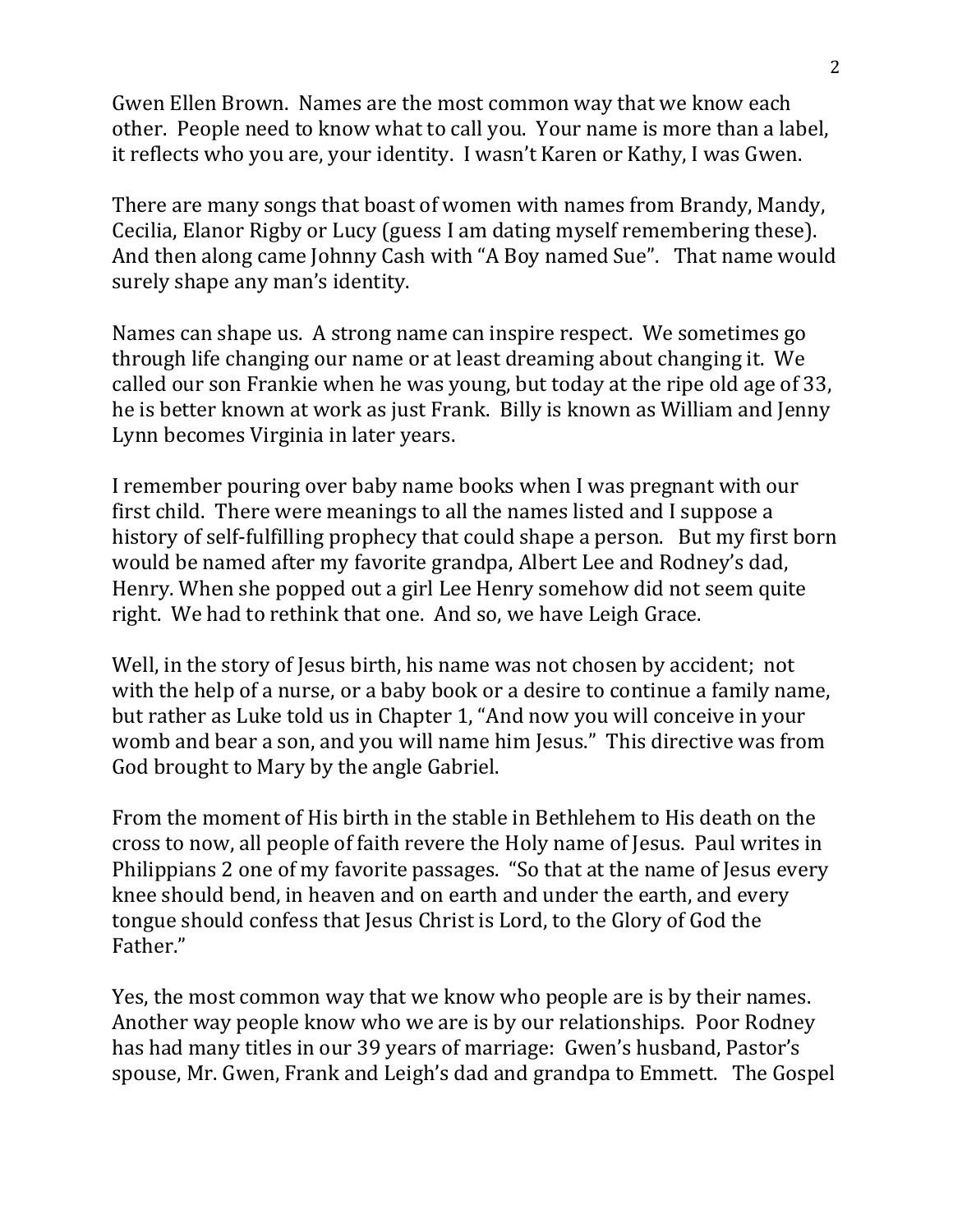of Luke, Chapter 4 tells us a bit of who Jesus was, "isn't this Joseph's son?" Jesus was the son of a carpenter in the tiny town of Nazareth.

It is also true that we are known by the company we keep. Heard the statement, "Birds of a feather flock together"? Well, this can be good or bad. I remember my mom telling me that I had to be careful who I hung around with, who I chose as friends. How many times did she say, if your friends jumped off a bridge would you do it too? Makes you think of what kinds of friends you were making and what choices you made with them. I was probably too young as a strong headed teen to really understand what importance our friends had on our image. I don't think it is a bad practice to take inventory of the people you spend time with. Do they encourage you in your Christian walk? Do they hold the same beliefs and Christian values?

Well, this was one of the reasons that the religious leaders had such a hard time with Jesus. He continually associated with some "Wrong people": Sinners, tax collectors, Gentiles, lepers, social outcasts. He broke from Jewish tradition with even who he spent time with, talked to, touched and healed. Jesus's greatest association was with His Father in heaven. Question here, do you spend enough time with your Father in heaven and have a relationship with Him? Your relationship with Him will go a long way in defining who you are as well.

Another way we know who we are is by our vocation. I know that most of you here this morning are retired, but think back then to your work life days. One of the first questions when we meet someone is "What do you do for a living"? Or maybe "What did you do for a living?" Did you ever think that your answer will make a difference in how the person asking looks at you? If you say teacher or social worker you would get a better nod than if you said spy or hitman, right. People do know you for what type of work you do. And no matter what that work is, if it is an honest vocation and you do it to the glory of God that is a good thing.

Well, no one could quite put their finger on what Jesus was, what vocation he had. Yes, growing up we assume he was a good carpenter. We know he was a Jew and spoke to people as some sort of teacher. So did that make him a rabbi? We know now, he was the ultimate teacher. Earlier in the Gospel of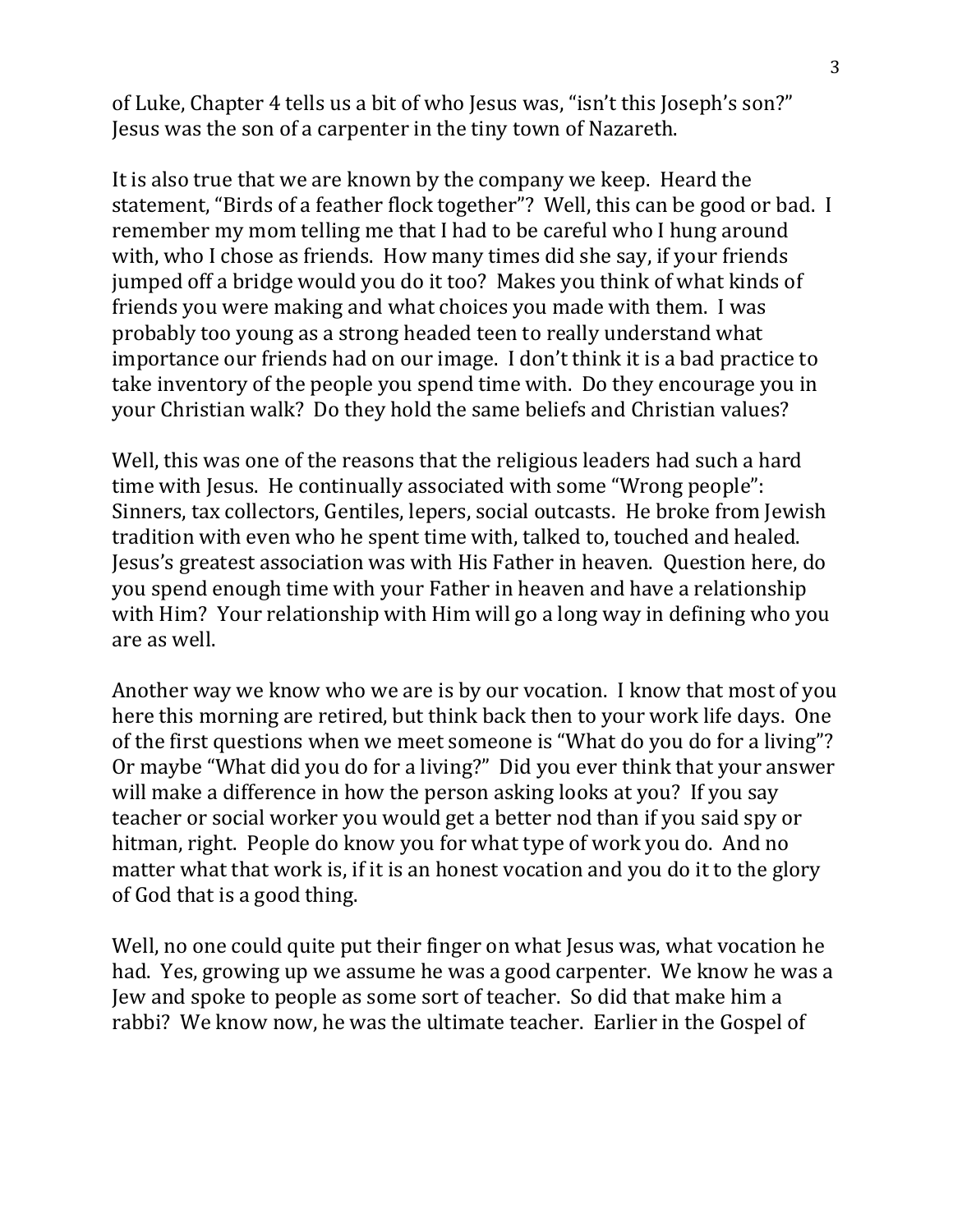Mark it says in Chapter 1, "They were astonished at this teaching, for he taught them as having authority and not as the scribes."

Was Jesus also a prophet as well as a teacher? He seemed to talk about his own death, which obviously had not come just yet. But he liked people, he liked to socialize. Remember his first miracle at the wedding he was enjoying in Canaan. Confusing for sure. Jesus just did not fit the mold of any vocation, yet alone Savior. He did not meet the expectations of the religious leaders. Guess he just did not look and act that part.

When I don't wear my clerical collar, who would ever guess that I am a pastor? Without our driver's license or passport who would ever guess we are Americans? Without a Bible in our hands, love in our heart and a cross around our neck, who would ever guess we were Christians?

So how were people to know who Jesus was? Matter of fact, how do people today know who Jesus is? I think today there is still no clear consensus about who Jesus is. People are probably less sure then just after he rose from the dead. And we know how sad that fact is! We know that Jesus died on the cross to give us his grace-filled gifts of forgiveness, abundant and eternal life. So, who do we say that Jesus is?

Last Wednesday confirmation started here at CTS. Harrison and Zoey began their journey of learning the basics of the Lutheran Christian faith. They will learn what it means to become part of God's family, the authority of God's word and how we live out the faith in worship, sacraments and real life. They will learn the 10 commandments, the Apostles Creed and the Lord's prayer along with their meanings. But more importantly, I pray that they will catch the faith from me and from Margaret as we cover lots of ground, trying to give them a solid foundation to build a life of faith. And so please hold these young people in your prayers that the Holy Spirit will be with them, and they come to know Jesus and begin a personal relationship with Him.

So, who do you say that Jesus is? Do you know him by name? Do you have a personal relationship with Him? Do you spend time with Him? Do you see what an important vocation Jesus had? Who, just who do you say that Jesus is? Well, I think personally, that Peter got it right. He said, verse 29, "You are the Messiah." May we all hold that confession in our hearts as a reflection of